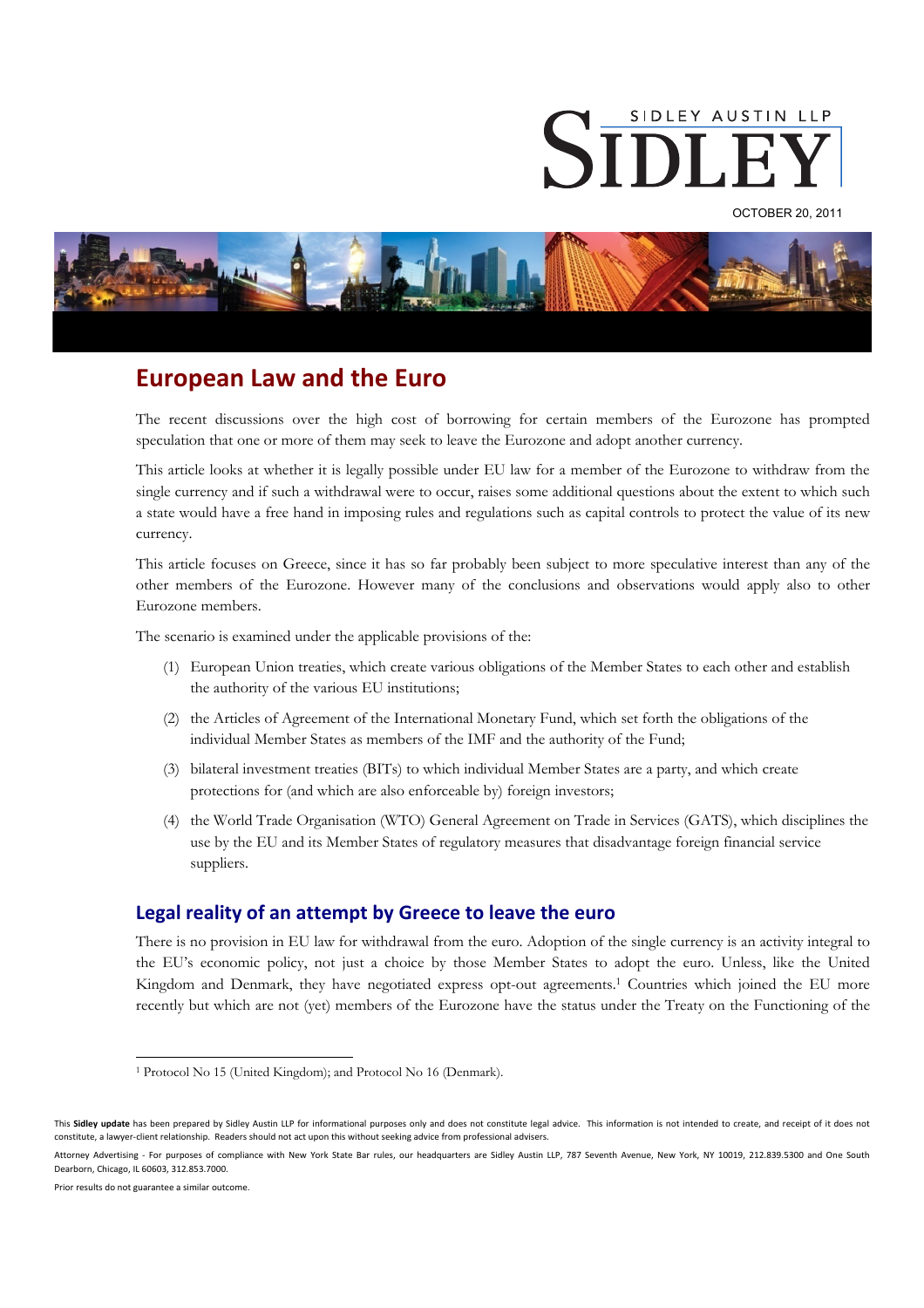European Union (TFEU) of 'Member States with a derogation'.2 Being a Member State with a derogation is considered a transitional stage pending a decision by the Eurozone members that those countries have fulfilled the criteria for membership.

Article 50 of the Treaty on the European Union (TEU) provides a legal mechanism for withdrawal from the EU, and as a consequence, the euro. More specifically, it provides that Greece may seek to negotiate the terms of its EU withdrawal with other Member States. It further provides that, if agreement is reached, withdrawal takes effect as of the date specified in the agreement. If no agreement is reached, withdrawal takes effect two years after Greece notified its intention to withdraw. It is significant that although the Article 50 procedure would involve negotiation between Greece and the Council, the right to withdraw is effectively unilateral.<sup>3</sup> Greece's complete withdrawal from the EU could not be blocked by other Member States, nor are there any withdrawal conditions that apply unless Greece consents to them. The sole leverage afforded to the Council under the TEU is to force Greece to wait for two years before withdrawal.4

Were Greece to withdraw from the EU this would be highly problematic. There would be widespread economic and administrative upheaval across Europe. It is likely therefore that the EU Member States would wish to keep Greece in the EU at least, if not in the euro, perhaps by negotiating a derogation similar to that of the UK's or Denmark's allowing Greece to opt-out of the euro in isolation from the rest of its obligations arising from its membership of the EU. The terms of such negotiation would be informed by political decisions as much as the terms of current legislation.

If negotiations were unsuccessful, Greece were forced to leave the EU as well as the Eurozone and the Eurozone were to disintegrate (as a result of other countries leaving the euro as well) the remaining Member States might be expected to seek an accord, if at all possible, to allow the EU to remain intact in the event of the failure of the euro. Such an accord would require a legal mechanism to manage the dissolution of the euro, the European System of Central Banks, and the European Central Bank, without disturbing the rest of the "European Project" wherever possible.

Interestingly, nothing prevents Greece from leaving the EU and continuing to use the euro as its currency, just as Panama uses U.S. dollars as its currency. Rather, leaving the EU means most immediately, that Greece would no longer be bound by the EU Treaties and European Central Bank (ECB) requirements.

## **Post-withdrawal from the euro – governing legislation**

If Greece withdrew from the euro but remained within the EU and imposed restrictions on the free movement of capital to and from another Member State, the European Commission or another EU Member State would, if the current laws are not changed, have the power to challenge the measure in the European Court of Justice. Individual EU nationals could also potentially challenge Member State measures through national courts and seek injunctive relief, although this has been difficult to obtain in practice.

If Greece were to leave the EU, such challenges would no longer be available. There are however certain other institutions that could exercise control over Greece's economic activities and these are discussed below.

Greece is separately bound as a member of the International Monetary Fund. Although the IMF Articles of Agreement generally permit a member to impose capital controls, these must be limited so that they do not restrict cross-border payments for current transactions and commitments. If Greece seeks to leave the EU, it would be likely to rely heavily

 $\overline{a}$ 2 Article 139(1) of the TFEU.

<sup>&</sup>lt;sup>3</sup> Article 50(1) provides that "Any Member State may decide to withdraw from the Union in accordance with its own constitutional requirements." See Pheobus Anthanassiou, "Withdrawal and Expulsion from the EU and EMU: Some Reflections" European Central Bank, Legal Working Paper Series, No 10, December 2009, at 24.

<sup>4</sup> Further, some commentators hold the view that a right to withdraw existed (and may continue to exist) independently of the procedure set out in Article 50 such that a Member State could withdraw without waiting for two years. That view, however, is based on principles of constitutional and public international law which are not considered in this article.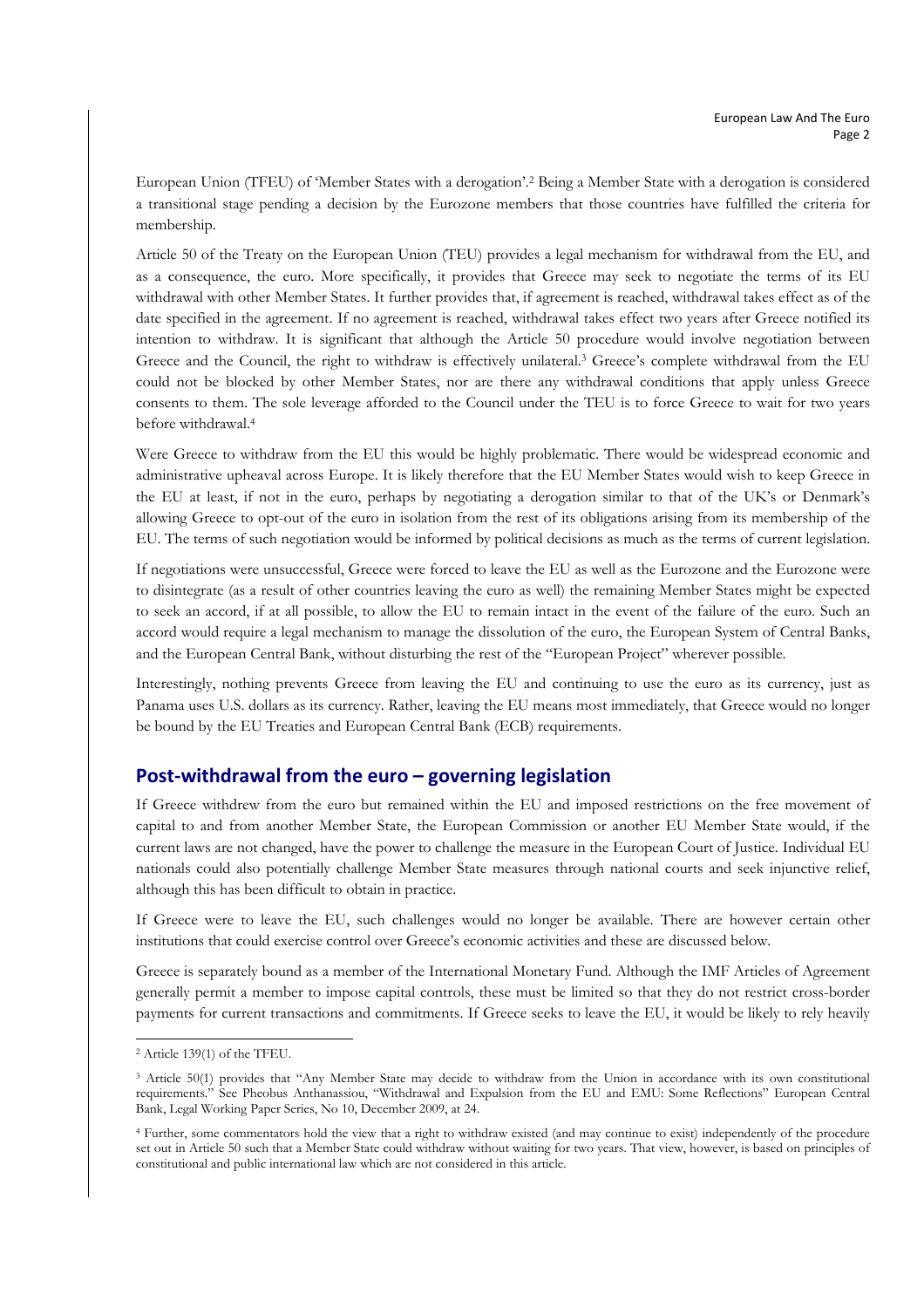on the financial support of the IMF and would thus be even more susceptible to pressure from the IMF leadership. The IMF has the power to vote to expel Greece if it is not in compliance with its obligations, supplying a significant incentive for Greece to comply with IMF regulations, at least.

The IMF prohibits "restrictions on the making of payments and transfers for current international transactions" without the approval of the IMF. Thus if having left the EU Greece imposes capital controls without the permission of the IMF, the IMF would consider whether such controls restrict payments and transfers for current international transactions. If the controls do result in such restrictions, and those restrictions persist, Greece could lose the privileges of IMF membership and ultimately its membership in the IMF, which would prove to be a significant disincentive for a Greece without the support of the EU. If, on the other hand, the controls do not result in restrictions which are prohibited by the IMF then Greece would not be subject to such disciplinary measures.

Each of the EU Member States, as well as the EU itself, is also a Member of the World Trade Organisation and is bound by the obligations under the GATS to provide market access to, and not to discriminate against, foreign service suppliers. Thus, if Greece were to leave the euro, the WTO obligations would serve as a source of discipline on capital restrictions even if the EU and Eurozone broke apart (although some of these measures might fit under the GATS "prudential" exception). In contrast to the EU or the IMF, in which the institutions have the authority to enforce treaty obligations, only WTO Member *governments* may seek enforcement of a treaty violation.

Individual EU Member States, including Greece, also have in place bilateral investment treaties (BITs) that protect the rights of foreign investors from government measures that restrict capital movements or discriminate in favour of home country or third-country nationals. Each BIT is somewhat different but generally individual states have BITs that allow foreign investors the right to bring claims for money damages in international arbitration.

BIT remedies could provide substantial leverage for foreign investors as Greece considers the full cost of imposing capital restrictions or discriminatory measures, but could also help companies protect the value of their investments in Europe after such measures are imposed. If Greece were to impose capital controls (e.g. impose limits on the movement of foreign currency out of the country), it may be in breach of a number of BIT protections. For example Greece may be in breach of the free transfers provision, because such a measure may prevent an investor from repatriating profits from, or the proceeds of a sale related to, an investment. Greece may also be in breach of its mostfavoured-nation treatment obligations if such restrictions affected only foreign investors and not domestic investors or only certain foreign investors. Greece might also be in breach of its obligations to provide fair and equitable treatment to foreign investors and to provide a stable and predictable environment to the extent that Greece promised investors that it provided a stable environment in which to invest and a foreign investor invested on the basis of such promises.

However, depending on the reasons for imposing such controls, Greece may also be able to invoke the necessity and/or public order defences. In order for Greece to successfully raise such a defence it would have to prove that imposing capital controls was the only way for Greece to safeguard an "essential interest" against "grave and imminent peril" and that such measure "[d]oes not seriously impair an essential interest of the state or states towards which the obligation exists, or of the international community as a whole."5 Although the fact that a similar defence raised by Argentina has been rejected by most tribunals (or only partially accepted) may provide some comfort.

There are numerous other potential reactions to the situation in the Eurozone, such as:

 $\overline{a}$ 

(i) the euro and the EU remain intact but members of the Eurozone (collectively or individually) take certain measures individually to restrict capital movement in and out of their countries, block access to their capital markets, and/or impose terms and conditions on access to capital that discriminate against foreign nationals;

<sup>5</sup> See International Law Commission's Articles on Responsibility for Internationally Wrongful Act, Article 25(1) ("ILC's Articles on State Responsibility").